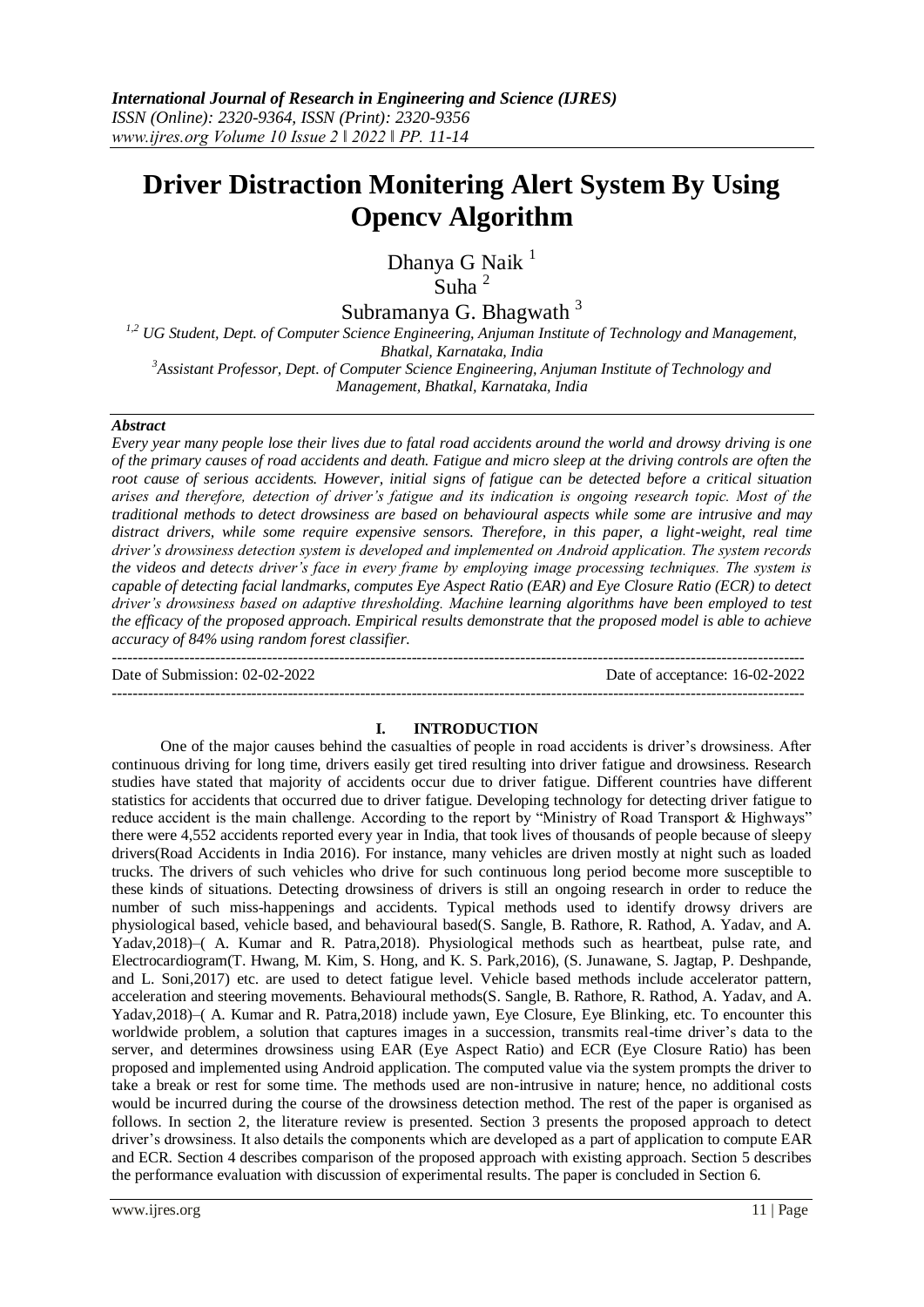## **1.1 Problem Definition**

According to a survey 32% of the road Accidents are caused by drowsiness driver. This is just a big problem not only the driver but also other people who use that road. A lot is over when things go wrong the worst that could be a crowded place or a school location. So, this is Driver Drowsiness the detection system is a secure alarm system notify the driver whenever he or she hears of it drowsiness. Driver eye movement are monitored live and whenever the driver hears sleep or close your eyes for more than 2 seconds at a time with the help of a loud alarm alert**.**

## **1.2 Existing System**

Drowsiness can be detected by real-time photo or video help i.e. taken from a camera installed in front of driver's face. This video is being converted to Number of frames. The OpenCV-classifier is uploaded. Each framework compares with the previously defined features of OpenCV-classifiers. When features are matched to the face it is find and draw a rectangle around it face. By using the output feature, we adjust eye shape. In comparison with OpenCV is a classifier, eyes are on and rectangles are drawn around the left and righteye. Manu B.N in 2016, made a suggestion that a face detection method using OpenCV features based on cascadeclassifiers. Initially, the algorithm needs a lot of good graphics too negative images of separator training to do see something. And OpenCV feature-based separators, Ada boost cascade a separator is used to detect faces region, and then the compensated image divided by the number of rectangular areas, in any position and scale within the original picture

## 1.3 **Proposed System**

## **1.3.1 Face and Eye Detection by OpenCV Algorithms**:

In this paper, the approach is novel important parts of face detection are provided based on the analog network of the cellular neural network (OpenCV) algorithms. Proposed OpenCV algorithms detect and help to make a person normal face, effectively while the cause of the greatest danger related to car crashes. Driver fatigue their required time is part of previously used methods. The algorithm starts with the acquisition of heads in colored images using color deviation and structure of human face and back. Usually once the distance reference point position, all faceit should be converted into the same size again position. To be normal, the eyes act appoint indicator. Other findings of the OpenCalgorithm eyes on any gray image by searching features of the eye and eye feature sockets. Test performed on standard website show that the algorithm works very fast and is real reliable. Driver photos taken from the installed camera. It will be transferred to preprocessing which prepares an image for further processing by system. If no face is found then another frame found. If a face is found, then a your favorite place is marked on the face. This region of interest consists of eyes. Describe the region you are interested in greatly reduces counting system requirements. After that, the eyes are found in the area of interest. If eye is detected, then no blink again the blink counter is set to "20". If the eyes are present closed in a certain frame, then blink counter is decremented and blink is found. When the eyes are closed for more there are 4 or 5 frames, so it turns out that the driver feels drowsy. So, drowsiness is received and the alarm sounds. After this, the the whole process is repeated as long as the driver he is driving a car.

## **1.4 Objectives**

Our proposed method is to design and develop a low cost system, which is based on embedded platform.

 The main objective is to prepare prototype of a driver drowsiness system that alerts the driver when he/she is drowsy and sleepy.

 Most existing approaches for the drowsiness detection rely either on eye closure or head nodding angles to determine the driver distraction level

This method combine the both eye state to detect the drowsiness of the driver.

 Achieved by the use of computer vision model to detect the face of the driver and analyzing the state of the driver.

 Detection system analyze the movie frame by frame and determines the driver's eyes are open and shut, depending upon this system beeps to alert takes place.

# **II. LITERATURE SURVEY**

**A. Driver Drowsiness Detection System and Techniques**: According to the experts it has been observed that when the drivers do not take break they tend to run a high risk of becoming drowsy. Study shows that accidents occur due to sleepy drivers in need of a rest, which means that road accidents occurs more due to drowsiness rather than drink-driving. Attention assist can warn of inattentiveness and drowsiness in an extended speed range and notify drivers of their current state of fatigue and the driving time since the last break, offers adjustable sensitivity and, if a warning is emitted, indicates nearby service areas in the COMAND navigation system.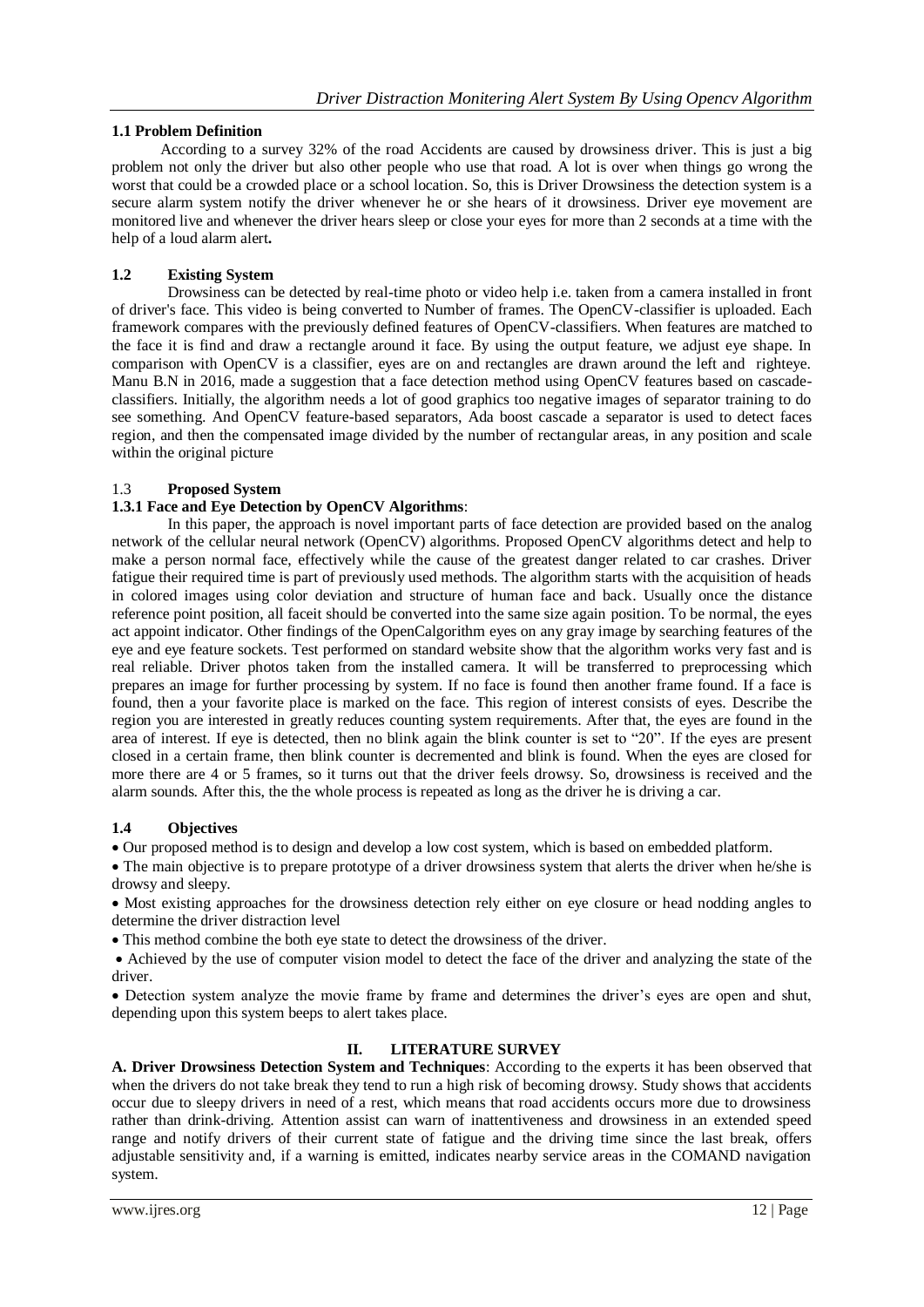**B. Implementation of the Driver Drowsiness Detection System** This paper is about making cars more intelligent and interactive which may notify or resist user under unacceptable conditions, they may provide critical information of real time situations to rescue or police or owner himself. Driver fatigue resulting from sleep disorders is an important factor in the increasing number of accidents on today's roads. In this paper, we describe a real-time safety prototype that controls the vehicle speed under driver fatigue. To advance a system to detect fatigue propose a driver drowsiness detection system in which sensor like eye blink sensor are used for detecting drowsiness of driver. If the driver is found to have sleep, buzzer will start buzzing and then turns the vehicle ignition off.

**C. Detecting Driver Drowsiness Based on Sensors**: Researchers have attempted to determine driver drowsiness using the following measures: (1) vehicle-based measures; (2) behavioural measures and (3) physiological measures. A detailed review on these measures will provide insight on the present systems, issues associated with them and the enhancements that need to be done to make a robust system. This paper reviews the three measures as to the sensors used and discuss the advantages and limitations of each. The various ways through which drowsiness has been experimentally manipulated is also discussed. It is concluded that by designing a hybrid drowsiness detection system that combines non-intrusive physiological measures with other measures one would accurately determine the drowsiness level of a driver. A number of road 8 accidents might then be avoided if an alert is sent to a driver that is deemed drowsy.

**D. Eye Tracking Based Driver Drowsiness Monitoring And Warning System:** This project represents a way of developing an interface to detect driver drowsiness based on continuously monitoring eyes and DIP algorithms. Micro sleeps are the short period of sleeps lasting 2 to 3 seconds, are good indicator of fatigue state. Thus by monitoring continuously the eyes of the driver by using camera one can detect the sleepy state of driver and timely warning is issued. Aim of the project is to develop the hardware which is very advanced product related to driver safety on the roads using controller and image processing. This product detects driver drowsiness and gives warning in form of alarm and it also decreases the speed of vehicle. Along with the drowsiness detection process there is continuous monitoring of the distance done by the Ultrasonic sensor. The ultrasonic sensor detects the obstacle and accordingly warns the driver as well as decreases speed of vehicle.

**E. Driver Drowsiness Detection System:** One of the major cause of traffic accident is Drivers drowsiness. It is a serious highway safety problem. If drivers could be warned before they became too drowsy to drive safely, some of these crashes could be prevented. In order to reliably detect the drowsiness, it depends on the presentation of timely warnings of drowsiness. To date, the effectiveness of drowsiness detection methods has been limited by their failure to consider individual differences. Based on the type of data used, drowsiness detection can be conveniently separated into the two categories of intrusive and non-intrusive methods. During the survey, non-intrusive methods detect drowsiness by measuring driving behaviour and sometimes eye features, through which camera based detection system is the best method and so are useful for real world driving situations. This paper presents the review of existed drowsiness detection techniques that will be used in this system like Circular Hough Transform, FCM, Lab Color Space etc

## **III. TOOLS AND TECHNOLOGY USED**

## **3.1 Tools and image processing libraries**

Following optimized tools and image processing libraries are used for implementation of presented algorithm **OpenCV(Open- source Computer Vision):**

It has a wide range of modules that can help us with lot of computer vision problems. But perhaps the most useful part of OpenCV is its architecture and memory management. It provides with a framework in which we can work with images and videos, using OpenCV"s algorithms, without worrying about allocating and reallocating memory for images. OpenCV libraries and functions are highly optimized and can be used for realtime image and video processing.

#### **DLib:**

It is a modern C++ toolkit containing machine learning algorithms and tools for creating complex software in C++ to solve real-world problems. It is used in both industry and academia in a wide range of domains including robotics, embedded devices, mobile phones, and large high performance computing environments. Open Source Dlib library is used for implementation of CNN(neural networks).

## **Python:**

Python is an object-oriented programming language created by Guido Rossum in 1989. It is ideally designed for rapid prototyping of complex applications. It has interfaces to many OS system calls and libraries and is extensible to C or C++. Many large companies use the Python programming language included NASA, Google, YouTube, etc. Python is widely used in Artificial Intelligence, Natural Language Generation, Neural Networks and other advanced fields. Python had deep focus on code readability.